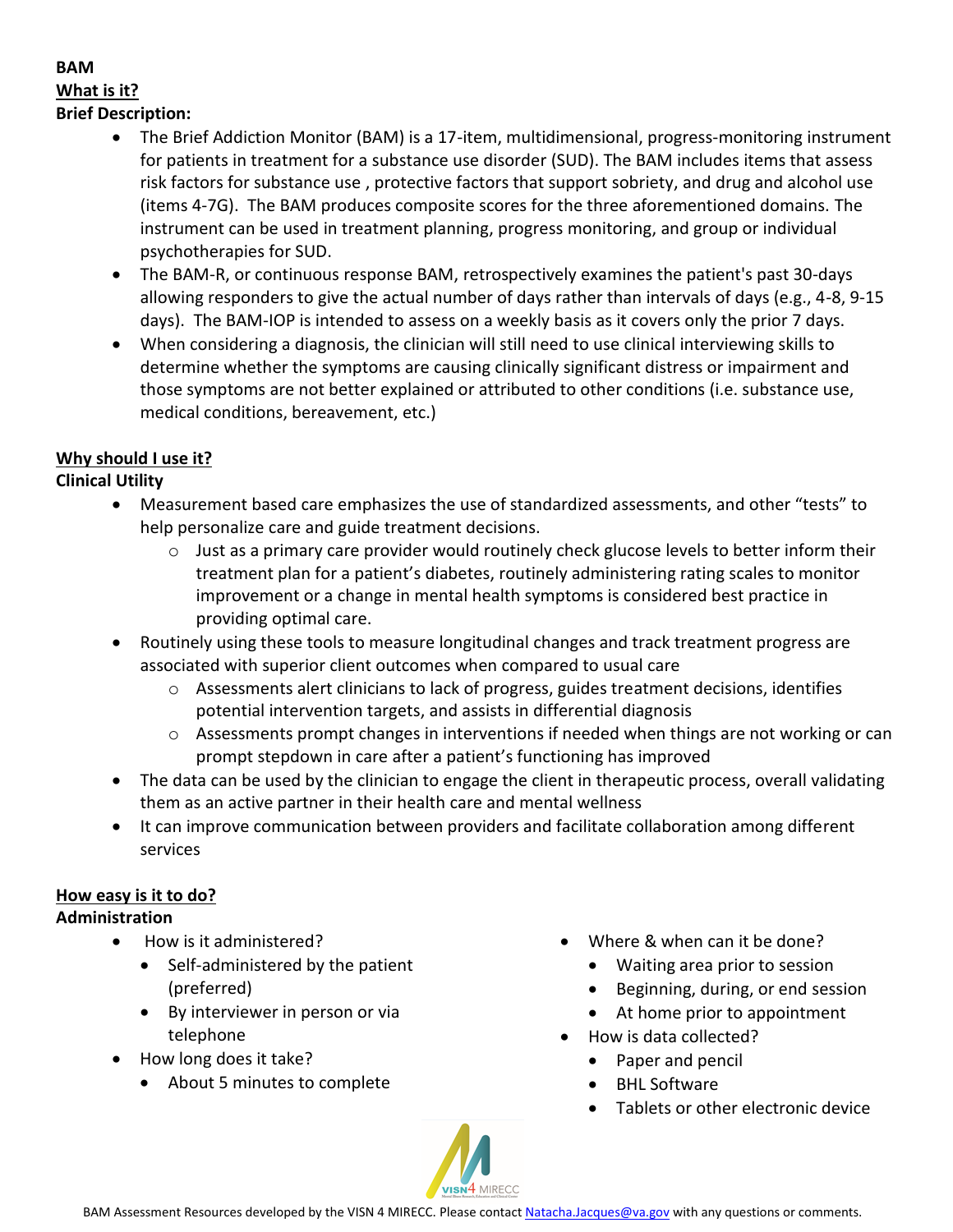### **BAM How do I use this? Scoring and Interpretation**

- Patients provide the numbers of days/nights on a Likert-scale ranging from 0-4 in the BAM-IOP and 0-30 in the BAM-R regarding their risk behaviors, protective behaviors, and substance use.
- Other items require categorical responses each of which has a corresponding numerical score. For example on Item 1 of the BAM-R, Excellent=0, Very Good=8, Good=15, Fair=22, Poor=30, while on the BAM and BAM-IOP Excellent=0, Very Good=1, Good=2, Fair=3, Poor=4.
- Examining scores from individual items is the most clinically relevant use of this measure. Clinicians are strongly encouraged to attend to the item-level data because they have direct implications for treatment planning. They identify specific areas of need or resources for the patient's recovery. Each functional domain has an associated composite score which serves as cross-sectional marker of clinical status.
	- Use = sum of Items 4, 5, & 6 (Scores from 0 to 12 on the BAM-IOP and 0-90 on the BAM-R; higher scores meaning more Use)
		- Item 7 (7A-7G) are not scored as part of the subscales but provide elaboration for item 6.
	- Risk = sum of Items 1, 2, 3, 8, 11, & 15 (Scores from 0 to 24 on the BAM-IOP and 0-180 on the BAM-R; higher scores meaning more Risk)
	- Protective = Sum of Items 9, 10, 12, 13, 14,  $\&$  16 (Scores from 0 to 24 on the BAM-IOP and 0-180 on the BAM-R; higher scores meaning more Protection)
	- **•** Item 17 can be used as an overall assessment of treatment progress, but is not scored on any of the specific subscales
- Note that the BAM does not generate a psychometrically refined total score. The developers caution that its three factor scores (Use, Risk, and Protective) need additional psychometric evaluation. However, patients and providers find it an appropriate set of items to inform initial treatment planning and for ongoing measurement based care.

# **How could this help me with my patients?**

# **Treatment Planning**

# By Total Score of Functional Domain

*Note: The examples provided below reference the date range reflected in the BAM-R (30 days) but content still applicable to BAM-IOP (7 days)* 

- Determining the veteran's strengths: The presence (or higher frequency occurrence) of any of the **BAM Protective items** indicates relative strengths/resources the veteran brings to the treatment setting. These are indicated by the corresponding health factors for BAM questions 9, 10, 12, 13, 14, & 16.
	- FOR EXAMPLE...

"John Doe reports that he is extremely confident that he can remain abstinent from alcohol and drug use in the next 30 days (BAMQ9)."

x Indicating the presence of a problem: The **BAM's alcohol and drug consumption items** (4 through 7G) and several BAM Risk and Protective items (8, 9, & 11) may be included as indicators of problematic drug and/or alcohol use. Note that the *presence of the Risk items (8 & 11)* and/or *absence of the Protective item (9)* can be related to problematic substance use.

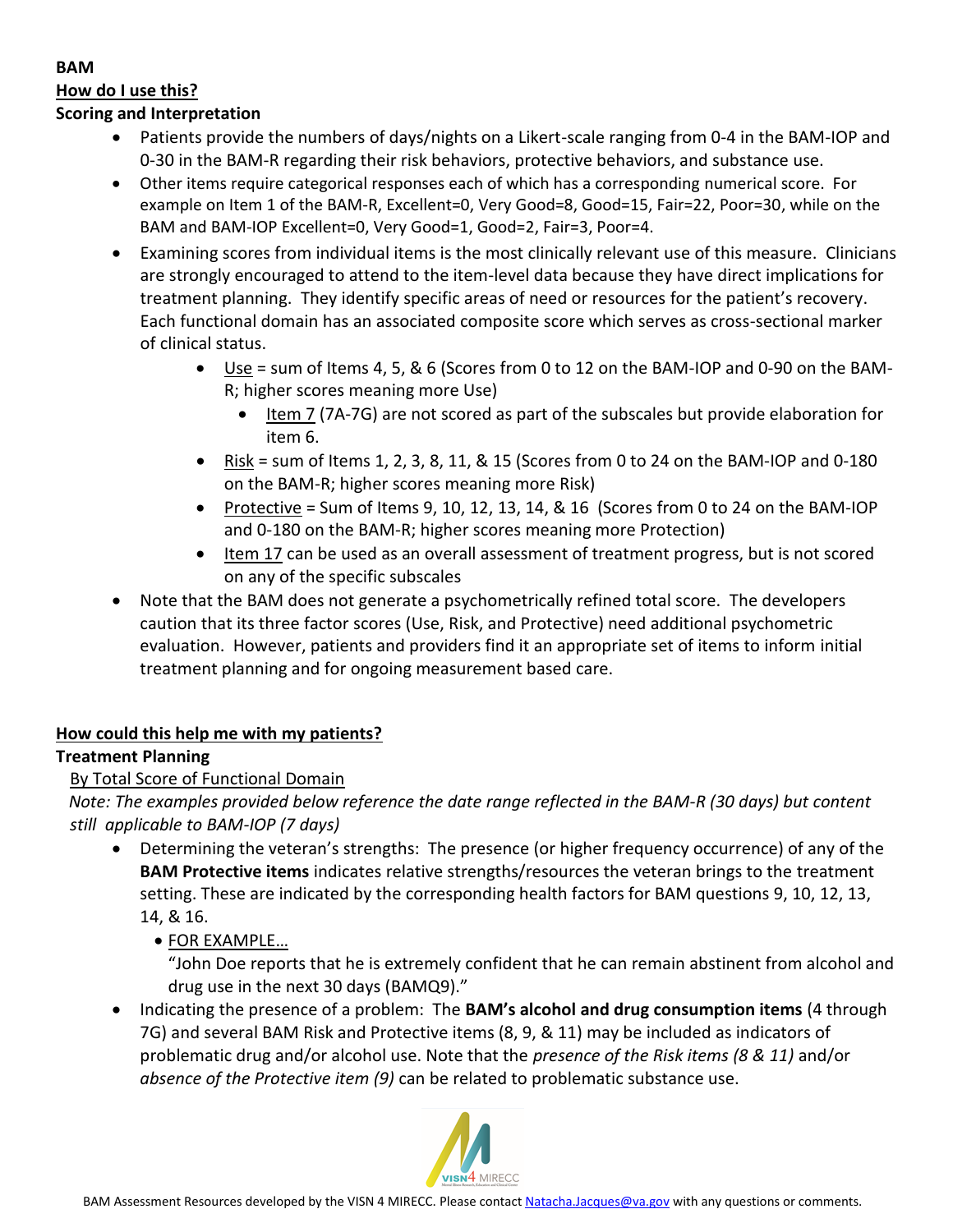• FOR EXAMPLE...

Problem #2 (Active): John Doe complains that his cocaine use 'has gotten way out of hand' as evidenced by:

- John stated he used cocaine on 16 of the past 30 days (BAMQ7c).
- $\bullet$  John reported that he has been considerably bothered by drug craving in the past 30 days (BAMQ8).
- John reports slight confidence to be abstinent from drugs in the next 30 days (BAMQ9).
- John reports that in 16 to 30 of the past 30 days he has been in situations or with associates that put him at risk for drug use (BAMQ11).
- Providing evidence of goal achievement by measuring progress on objectives: By aligning objectives with the BAM, follow-up BAM assessments provide the time bound evidence for determining therapeutic progress.
	- **FOR EXAMPLE...**

Goal #1: John Doe will enjoy healthy sleep.

- Objective #1: By (a certain date), John will report no nights with sleep disturbances (BAMQ2).
- Objective #2: By (a certain date), John will report no use of alcohol in the past 30 days (BAMQ4).
- Informing the selection of and measuring the effectiveness of interventions for assisting patients in meeting or managing specific challenges they are experiencing. Providers may apply interventions that target specific deficiencies identified by the BAM. The deficiencies may be a combination of high frequency pathological (Use or Risk) behaviors and low frequency healthy (Protective) behaviors.
	- **FOR EXAMPLE...**

Goal #1: John will lead a sober lifestyle.

- Objective #1: By (a certain date), John will demonstrate a 50% reduction in his Risk Score from the baseline BAM assessment on (specify date of baseline).
- Intervention #1A: From (specify start date and end date), (specify provider name) will provide John Doe with training on craving management skills during his weekly individual therapy sessions.
- Intervention #1B: On (specify date), (specify provider name) will prescribe a 90- day supply of (medication name) to assist John Doe with sleeplessness.
- Intervention #1C: On (specify date), (specify provider name) will conduct a physical exam on John Doe.

## Measuring Change

 $\bullet$ Good clinical care requires that clinicians monitor patient progress. It is important to compare most recent BAM scores with prior BAM scores to assess changes in functioning and risk status. Discussion with each patient about his/her data is strongly recommended for informing and promoting motivational enhancement and collaborative treatment planning. The goal is to see changes on each scale with each administration of the BAM; and, when changes are not evident, to consider adaptive, collaborative changes to the patient's treatment plan.

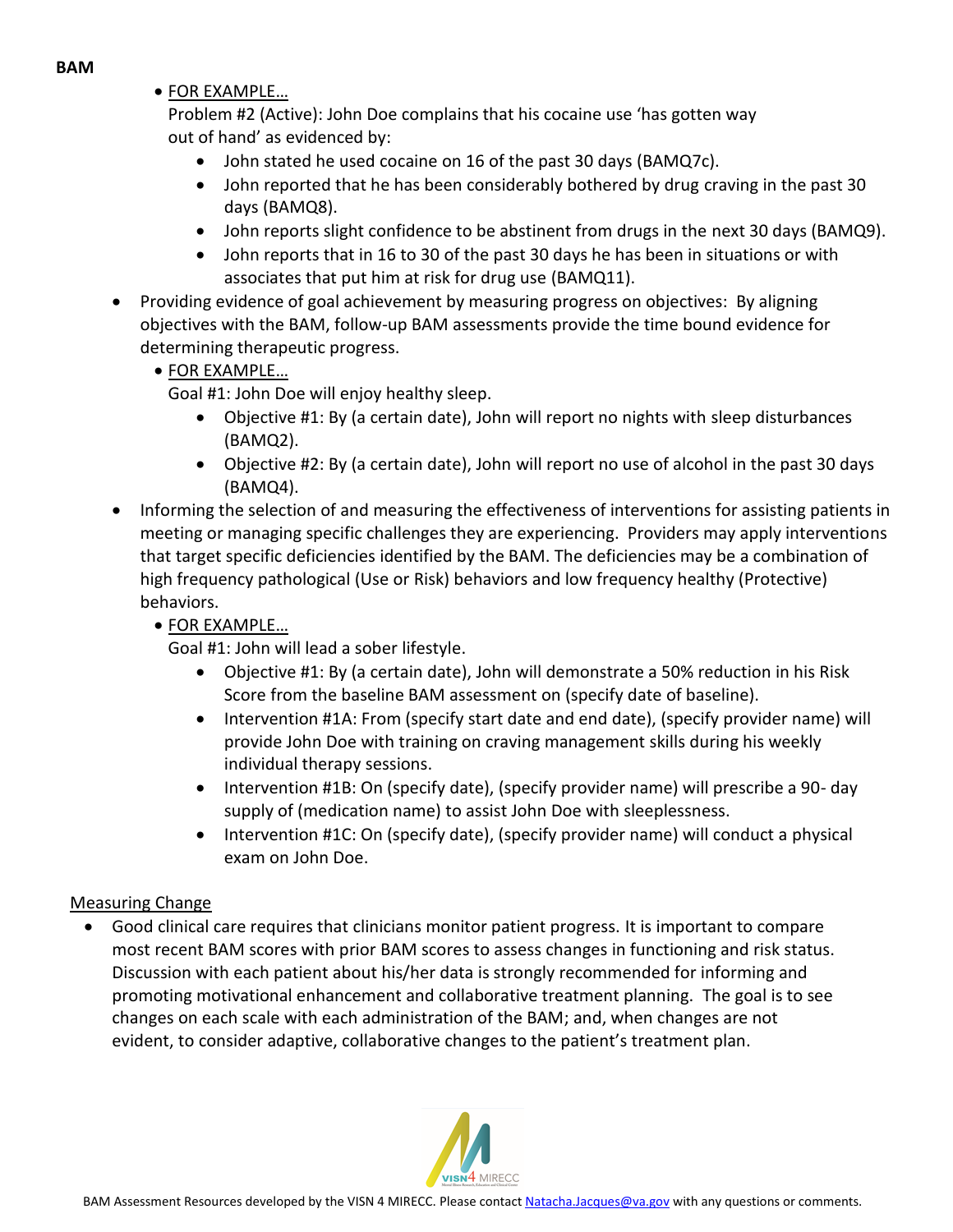### **BAM**

Because norms are not available for evaluating patients' data, the BAM is best used in comparison to the individual's previous scores and evaluations to assess clinical progress. Administration of the BAM at baseline and 3-months post baseline has been shown to reveal statistically significant reductions in problem frequency and severity, and improvements in protective factors or prosocial behaviors on all the items as well as on the three factor scores

### **Can I trust it?**

### **Psychometric properties**

- Reliability info: excellent test/retest reliability.
- Validity info: predictive validity

### **References**

- Center of Excellence in Substance Abuse Treatment and Education (CESATE). (2010). Treatment planning with brief addiction monitor (BAM). Retrieved from [https://vaww.portal.va.gov/sites/OMHS/SUD/Lists/BAM/AllItems.aspx](https://www.portal.va.gov/sites/OMHS/SUD/Lists/BAM/AllItems.aspx)
- Cacciola, J.S., Alterman, A.I., DePhilippis, D., Drapkin, M.L., Valadez, C., Fala, N.C., Oslin, D., McKay, J.R. (2013). Development and initial evaluation of the brief addiction monitor (BAM). Journal of Substance Abuse Treatment, 44(3), 256-263. Doi: DOI: 10.1001/archinte.166.10.1092
- DePhilippis, D., Goodman, J., Beamer, K., & Bloedorn, S. (2014). Brief addiction monitor (BAM) manual for use in SUD group treatment. Retrieved from <https://vaww.portal.va.gov/sites/OMHS/SUD/Lists/BAM/AllItems.aspx>
- Valenstein, M., Adler, D.A., Berlant, J., Dixon, L.B., Dulit, R.A., Goldman, B., … Sonis, W.A. (2009). Implementing standardized assessments in clinical care: Now's the time. *Psychiatric Services, 60*(10), 1372-1375.

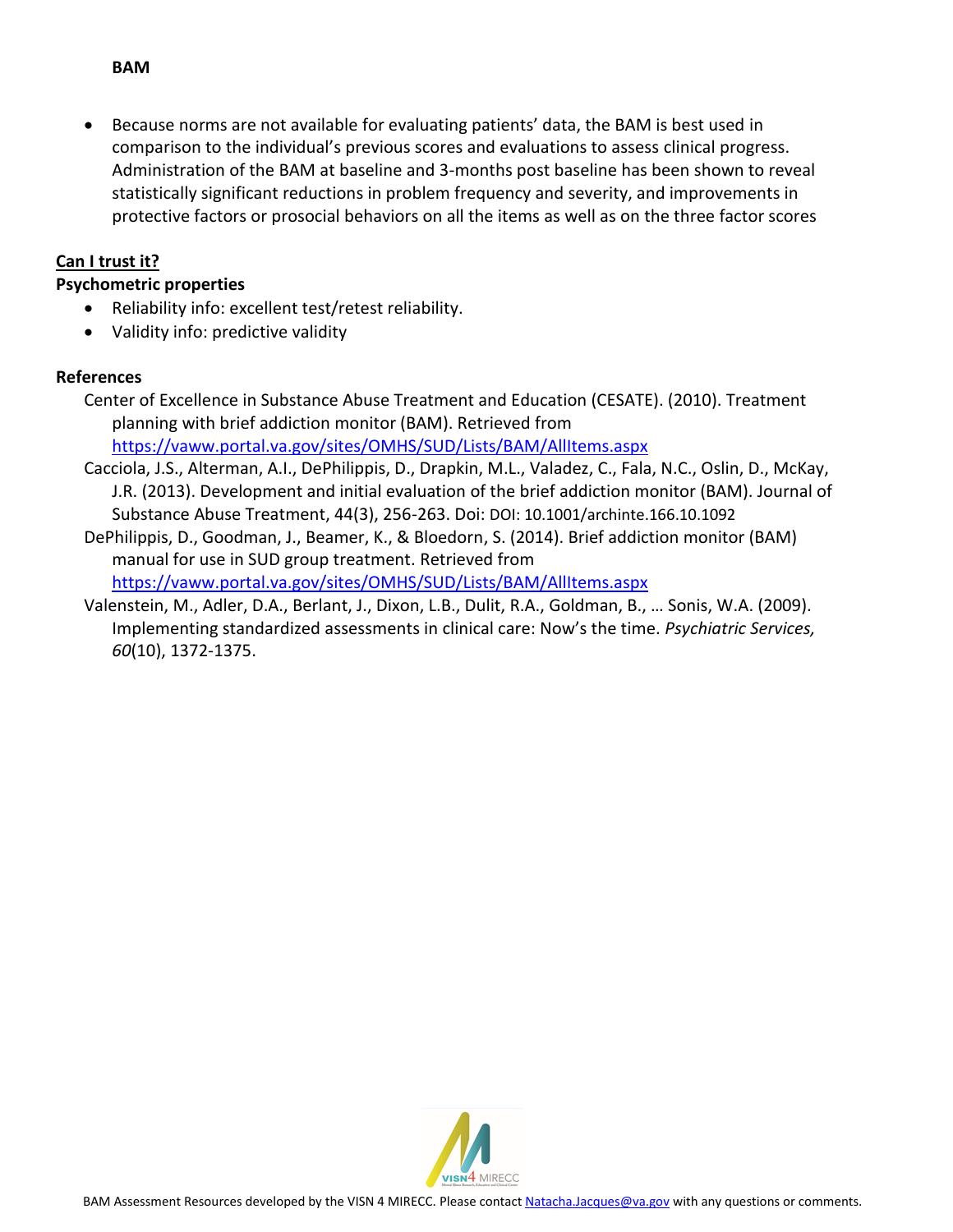**1. In the past 30 days, would you say your physical health has been:** 

- $\Box$ Excellent  $\Box$ Very Good Good Fair П
- Poor П

**2. In the past 30 days, how many nights did you have trouble falling asleep or staying asleep?** 

|   | 0     |
|---|-------|
|   | 1-3   |
|   | 4-8   |
| г | 9-15  |
|   | 16-30 |

- **3. In the past 30 days, how many days have you felt depressed, anxious, angry or very upset throughout most of the day?**
- □ 0
- 1-3 П
- $\Box$  4-8
- 9-15 п
- 16-30 П

#### **4. In the past 30 days, how many days did you drink ANY alcohol?**

- $\Box$  0 (Skip to #6)
- $\Box$  1-3
- 4-8 П
- 9-15  $\Box$
- 16-30 П
- **5. In the past 30 days, how many days did you have at least 5 drinks (if you are a man) or at least 4 drinks (if you are a woman)? (One drink is considered one shot of hard liquor (1.5 oz) or 12-ounce can/bottle of beer or 5 oz glass of wine)**
- $\Box$  0  $\Box$  1-3  $\Box$  4-8  $\Box$  9-15  $\Box$  16-30
- **6. In the past 30 days, how many days did you use any illegal/street drugs or abuse any prescription medications?**
- $\Box$  0 (Skip to #8)  $\Box$  1-3  $\Box$  4-8  $\Box$  9-15 16-30  $\Box$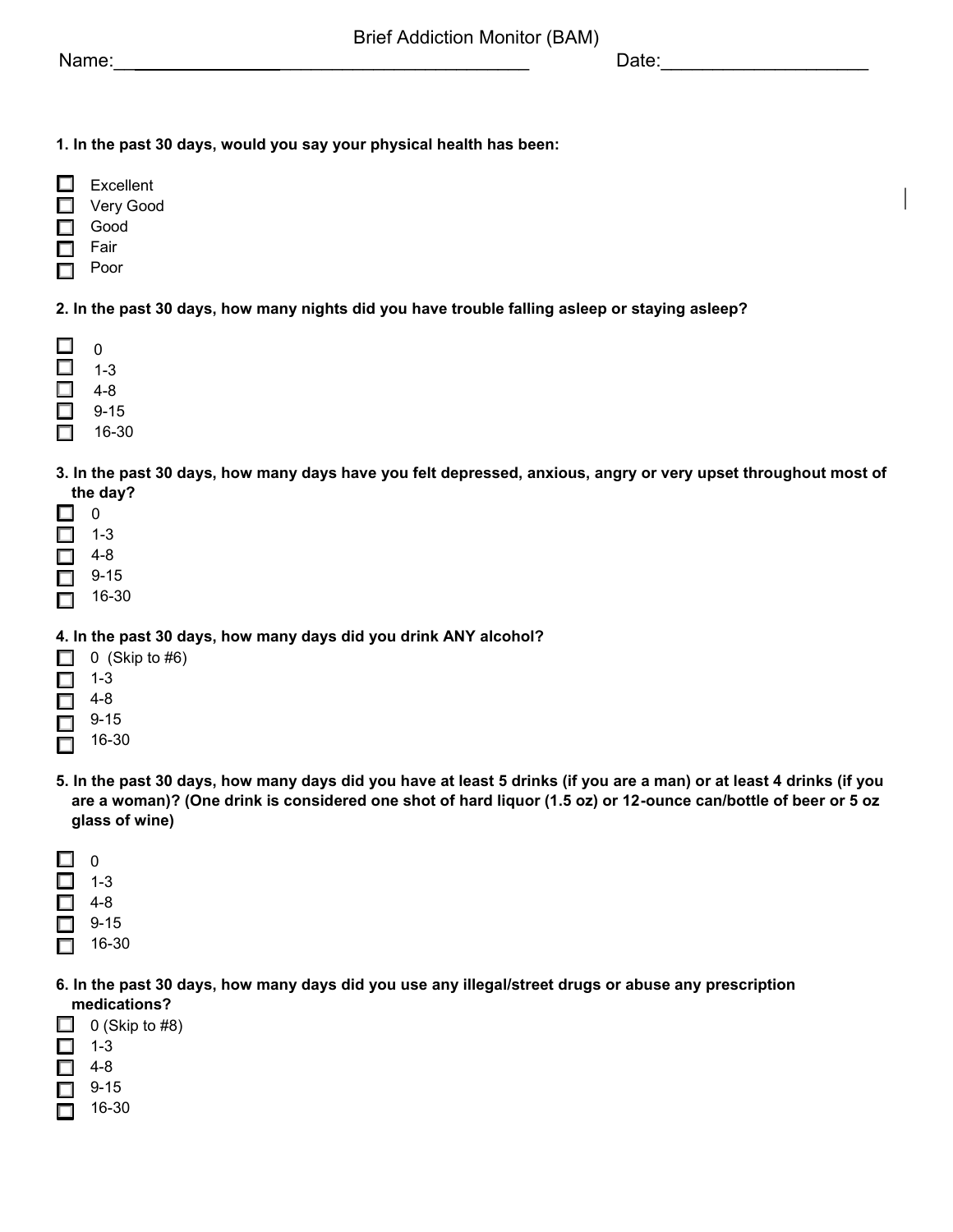**7. In the past 30 days, how many days did you use:** 

|         | A. Marijuana (cannabis, pot, weed)? |  |
|---------|-------------------------------------|--|
|         |                                     |  |
| $1 - 3$ |                                     |  |
| 4-8     |                                     |  |
| 9-15    |                                     |  |
| 16-30   |                                     |  |

**B. Sedatives/Tranquilizers (e.g., "benzos", Valium, Xanax, Ativan, Ambien, "barbs", Phenobarbital, downers, etc.)?** 

| . .                                                                                                                   | 0    |
|-----------------------------------------------------------------------------------------------------------------------|------|
| $\Box$                                                                                                                | 1-3  |
| <b>The Contract of the Contract of the Contract of the Contract of the Contract of the Contract of the Contract o</b> | 4-8  |
|                                                                                                                       | 9-15 |

- 16-30
- 
- **C. Cocaine/Crack?**

| 1-3   |
|-------|
| 4-8   |
| 9-15  |
| 16-30 |

**D. Other Stimulants (e.g., amphetamine, methamphetamine, Dexedrine, Ritalin, Adderall, "speed", "crystal meth", "ice", etc.)?**

- 4-8 □
- 9-15 □
- $\Box$  16-30

**E. Opiates (e,g, .Heroin, Morphine, Dilaudid, Demerol, Ocycontine, oxy, codeine, Tylenol 2,3,4, Percocet, Vicodin, Fentanyl, etc.)?** 

- 0  $\Box$ □ 1-3 П 4-8
- 9-15  $\Box$
- $\Box$  16-30

**F. Inhalants (glues/adhesives, nail polish remover, paint thinner, etc.)?** 

| L  |      |
|----|------|
| H  | 1-3  |
| П  | 4-8  |
| ⊓∃ | 9-15 |

16-30 П

**G. Other drugs (steroids, non-prescription sleep/diet pills, Benadryl, Ephedra, other over-the-counter/unknown medications)?** 

- $\Box$  0
- $\Box$  1-3  $\Box$  4-8
- $\Box$  9-15
- $\Box$  16-30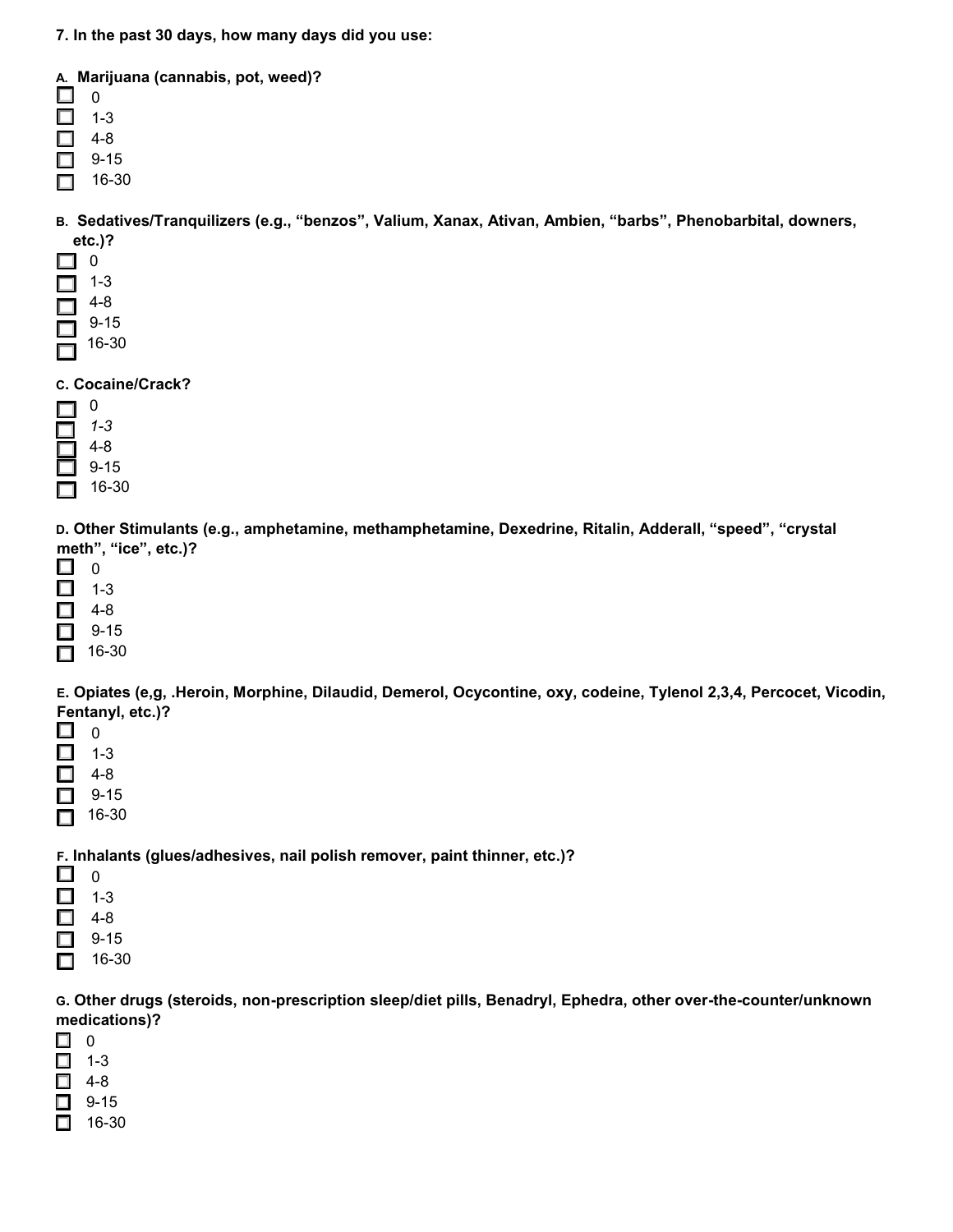#### **8. In the past 30 days, how much were you bothered by cravings or urges to drink alcohol or use drugs?**

- $\Box$ Not at all
- П **Slightly**
- **Moderately**
- Considerably
- Extremely П

#### **9. How confident are you in your ability to be completely abstinent (clean) from alcohol and drugs in the next 30 days?**

- □ Not at all
- **Slightly** □
- $\Box$ Moderately
- Considerably
- Extremely П

**10. In the past 30 days, how many days did you attend selfhelp meeting like AA or NA to support your recovery?** 

|   | O     |
|---|-------|
| г | 1-3   |
| Г | 4-8   |
| Г | 9-15  |
|   | 16-30 |

**11. In the past 30 days, how many days were you in any situations or with any people that might put you at an increased risk for using alcohol or drugs (i.e., around risky "people, places or things")?**

| . . | O     |
|-----|-------|
| H   | 1-3   |
| П   | 4-8   |
| П   | 9-15  |
| l I | 16-30 |

**12. Does your religion or spirituality help support your recovery?** 

- □ Not at all
- **Slightly** П
- **Moderately** П
- Considerably  $\Box$
- Extremely П

**13. In the past 30 days, how many days did you spend much of the time at work, school, or doing volunteer work?** 

|    | O     |
|----|-------|
| L. | 1-3   |
| П  | 4-8   |
|    | 9-15  |
|    | 16-30 |

**14. Do you have enough income (from legal sources) to pay for necessities such as housing, transportation, food and clothing for yourself and your dependents?** 

- No
- П Yes